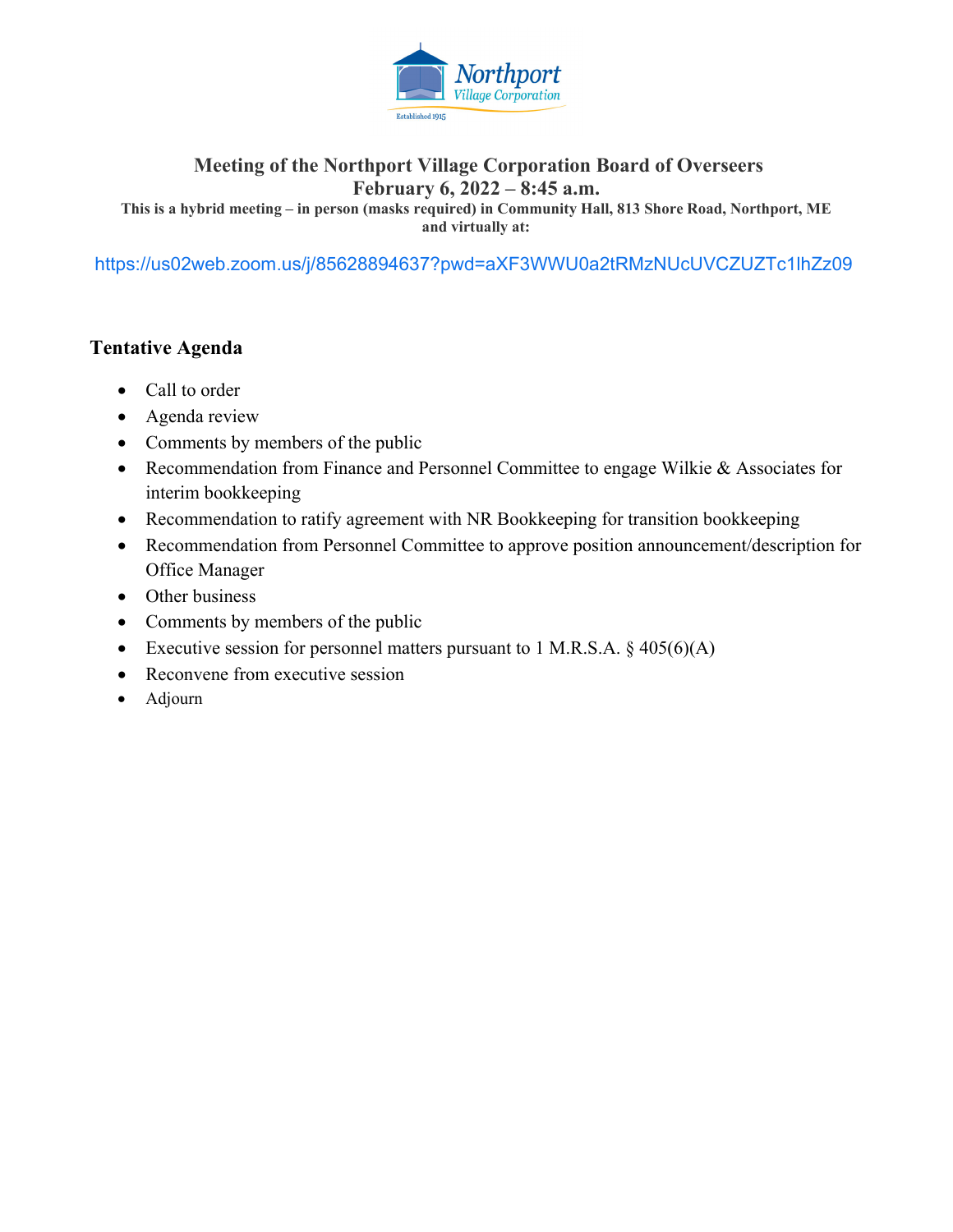### NVC Office Manager

The Northport Village Corporation is seeking an individual to serve as its Office Manager. The office location is in the Town of Northport, in the Village of Bayside. The successful office manager is an energetic individual who is able to handle a wide range of administrative duties, is well organized, flexible, and enjoys the administrative challenges of supporting an office of diverse people and can work independently with little or no supervision.

The Office Manager serves as the primary point of contact for the Village, manages a range of office and financial activities while working with other Village staff as well as elected officials and volunteers within the community. The Office Manager reports to the NVC President and Board of Overseers. The position is a year-round, part-time hourly position of roughly 10-12 hours per week with a competitive rate of pay with some flexibility on the hours based on the actual office requirements.

Job Responsibilities

- Organize and coordinate office administration and procedures to ensure organizational effectiveness and efficiency,
- Track incoming funds, including tax receipt information from the Town of Northport and receipts from utilities' customers. Provide necessary information to external accounting firm to ensure appropriate records are maintained.
- Work with Office Assistant support to manage monthly bill paying process, including: reviewing, coding and signing invoices; ensuring external accounting firm has information needed to process the bills; review monthly authorization for bill payments (warrants).
- Work with Office Assistant to file documents both physically and electronically.
- Supervise part-time Office Assistant.
- Manage online payroll processes and run payroll reports as needed.
- Provide administrative support to the Utilities Superintendent, Village Agent, President, Treasurer and Overseers of the NVC.
- Produce required notices to the community, including the utilities' customers.
- Manage insurance renewals.
- Prepare for and assist with our annual audit.
- Support Overseers in the production of the NVC annual report
- Additional preferred activities include:
	- o Generate and review monthly financial reports.
	- o Review monthly reports for accuracy and comparison with the annual budget.
	- o Work with Overseers to track individual area budgets.
- Other duties as may be assigned.

#### Qualifications

- Strong organizational skills.
- Clear communication skills, including writing and math skills.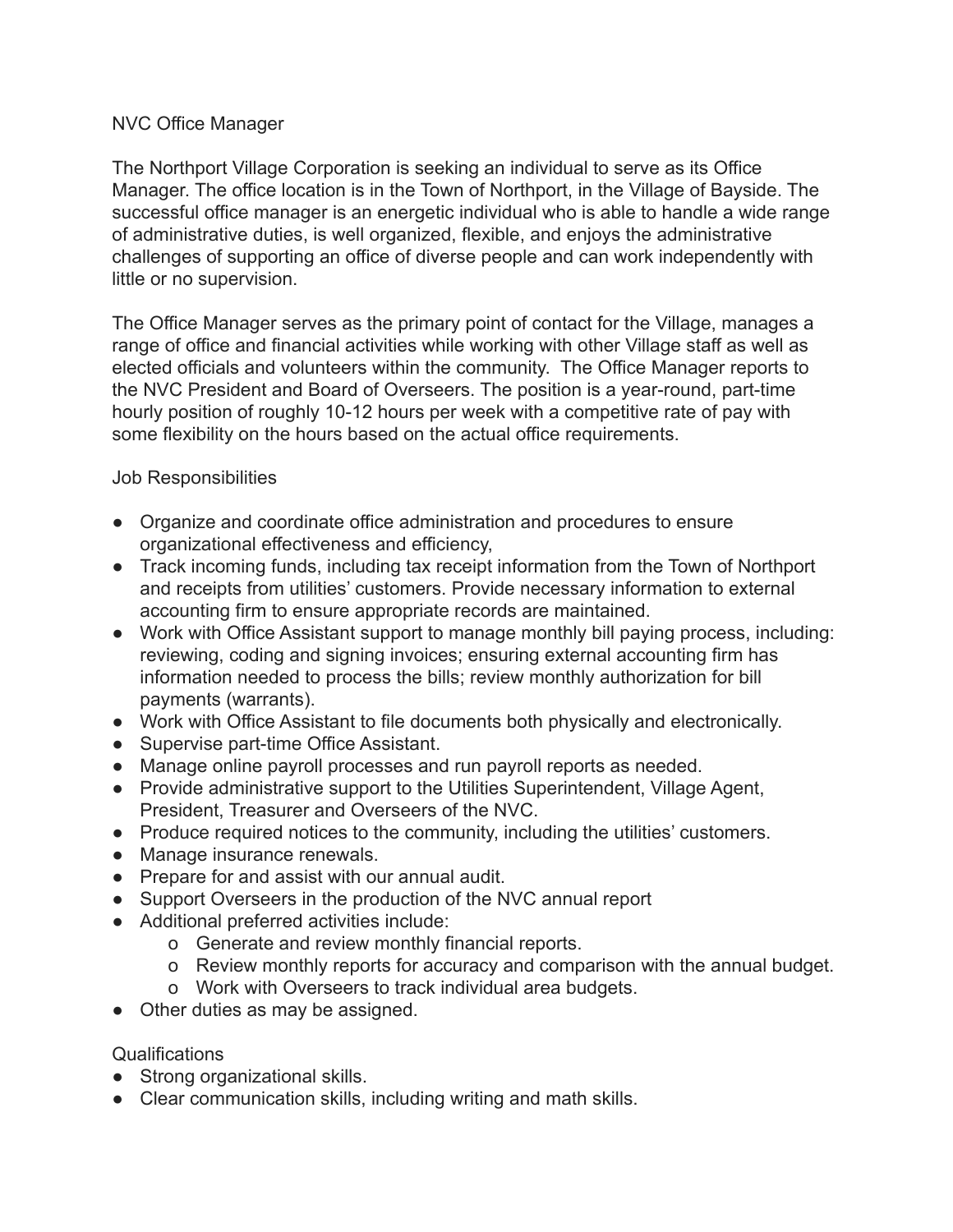- Strong computer skills, including using online tools including G-suite (email, online storage, etc.) or similar systems; proficiency in Microsoft Office applications including Excel and Word or similar online applications.
- High School Diploma: some college, an undergraduate degree or equivalent experience preferred.
- General understanding of accounting and bookkeeping, including ability to generate reports from online bookkeeping programs is preferred.

Competitive starting wage, negotiable based upon experience.

# Working Conditions

The position part-time with regular hours Monday – Friday with possible periodic weekend work. The position is in-person, based in the Village office. Candidate must have the ability to lift and carry 20 pounds and the ability to work at a computer, using a keyboard and mouse as part of the work environment. Candidate must be eligible to work in the U.S.

Please submit a resume and a cover letter to [president@nvcmaine.org](mailto:president@nvcmaine.org). Cover letter should indicate your interest in the position, compensation requirements and availability.